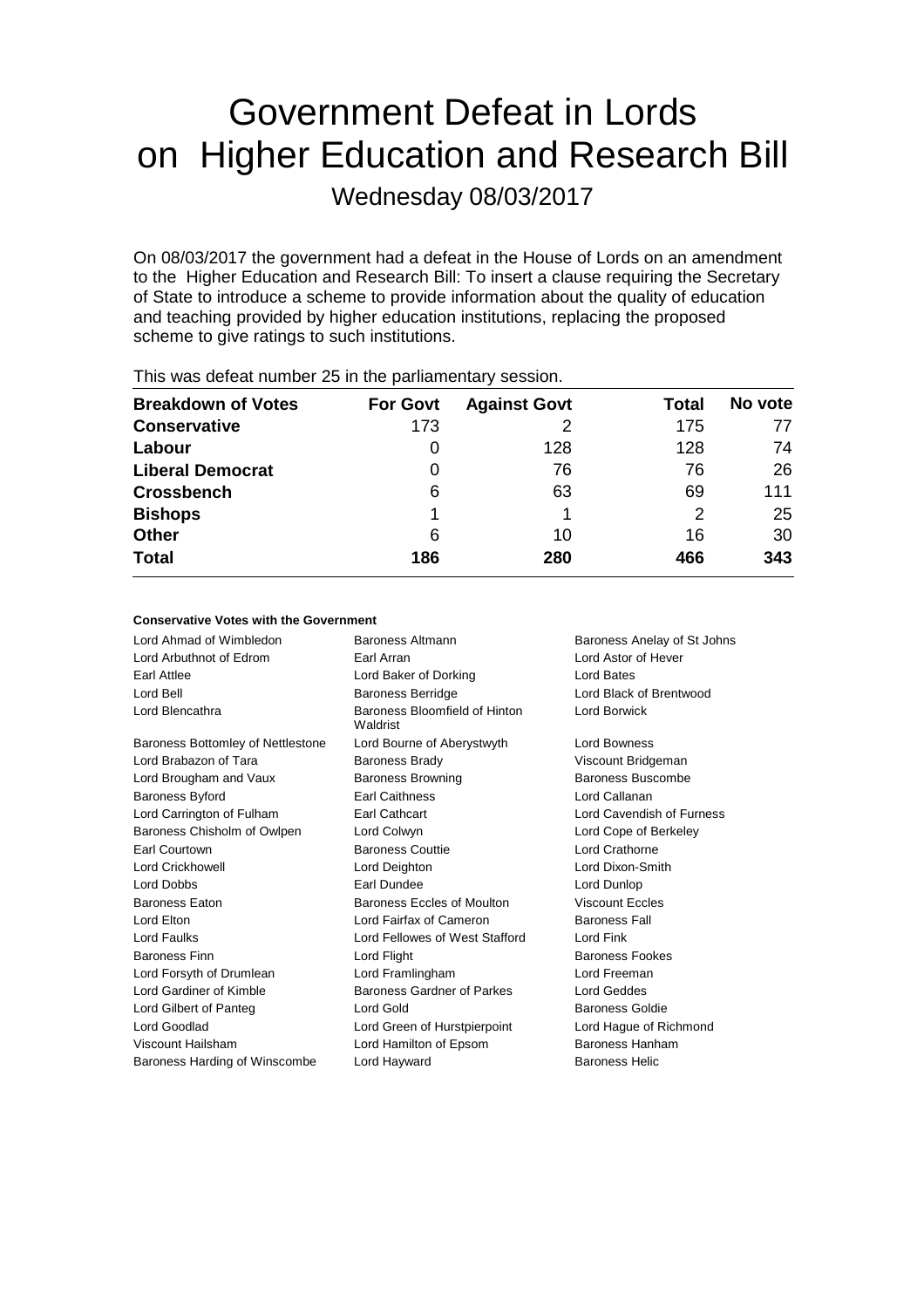Lord Hodgson of Astley Abbotts Lord Holmes of Richmond Earl Home Baroness Hooper Lord Horam Lord Howard of Rising Lord Howard of Lympne **Earl Howe** Earl Howe Lord Howell of Guildford Lord Hunt of Wirral Lord Inglewood Lord James of Blackheath Lord Keen of Elie Lord King of Bridgwater Lord Kirkhope of Harrogate Lord Lamont of Lerwick Lord Lang of Monkton Lord Lansley Lord Leigh of Hurley **Lord Lexden** Earl Lindsay Earl Liverpool **Lord Livingston of Parkhead** Marquess of Lothian Lord Lupton Lord MacGregor of Pulham Market Lord Mackay of Clashfern Lord MacLaurin of Knebworth Lord Magan of Castletown Lord Mancroft Baroness Manzoor Lord Marland Lord Marlesford Lord McColl of Dulwich **Lord McInnes of Kilwinning** Baroness McIntosh of Pickering Baroness Mobarik **Baroness Mone** Baroness Mone **Baroness Morris of Bolton** Lord Moynihan Lord Naseby Lord Nash Baroness Neville-Jones **Baroness Neville-Rolfe** Baroness Nicholson of Winterbourne Lord Northbrook Lord O'Shaughnessy Baroness O'Cathain Lord Palumbo **Baroness Pidding Constructs** Lord Polak Lord Popat **Lord Porter of Spalding Lord Price** Lord Prior of Brampton **Baroness Rawlings** Baroness Redfern Viscount Ridley Lord Risby Lord Robathan Baroness Rock **Lord Sanderson of Bowden** Baroness Scott of Bybrook Baroness Seccombe Lord Selkirk of Douglas Lord Selsdon Baroness Shackleton of Belgravia Baroness Sharples Lord Sheikh Baroness Shephard of Northwold Lord Sherbourne of Didsbury Baroness Shields Lord Shinkwin Lord Skelmersdale Lord Smith of Hindhead Lord Spicer Baroness Stedman-Scott Baroness Stowell of Beeston Lord Strathclyde **Baroness Stroud** Baroness Sugg Baroness Sugg Lord Suri Lord Taylor of Holbeach Lord Tebbit Lord Trefgarne Viscount Trenchard Lord Trimble Lord True Viscount Ullswater Baroness Verma Lord Wakeham **Lord Wei** Lord Wei **Baroness Wheatcroft** Baroness Wilcox Lord Willetts Baroness Williams of Trafford Lord Young of Cookham Viscount Younger of Leckie

Lord Henley Lord Higgins Baroness Hodgson of Abinger

### **Conservative Votes against the Government**

Lord Lucas **Duke of Wellington** 

#### **Labour Votes with the Government**

## **Labour Votes against the Government**

Baroness Armstrong of Hill Top Baroness Bakewell **Baroness Bakewell** Lord Bassam of Brighton Lord Beecham **Lord Berkeley** Baroness Blackstone Lord Blunkett **Lord Bradley** Lord Bradley **Lord Bragg** Lord Brooke of Alverthorpe Lord Brookman Lord Campbell-Savours Lord Carter of Coles **Lord Cashman Lord Cashman** Baroness Chakrabarti Viscount Chandos Lord Christopher Lord Clark of Windermere Lord Clinton-Davis Baroness Cohen of Pimlico Lord Collins of Highbury Baroness Corston **Baroness Crawley Corston** Baroness Crawley **Lord Cunningham of Felling** Lord Darling of Roulanish Lord Davies of Oldham Lord Davies of Stamford Baroness Donaghy Baroness Drake Lord Dubs Lord Elder **Baroness Farrington of Ribbleton** Lord Foster of Bishop Auckland Lord Foulkes of Cumnock Baroness Gale Cumnoch Baroness Gale Cumnock Baroness Gale Lord Giddens Baroness Golding **Lord Gordon of Strathblane** Baroness Goudie Lord Grantchester **Lord Grocott** Lord Hain Viscount Hanworth Lord Harris of Haringey Lord Harrison

Baroness Adams of Craigielea Lord Anderson of Swansea Baroness Andrews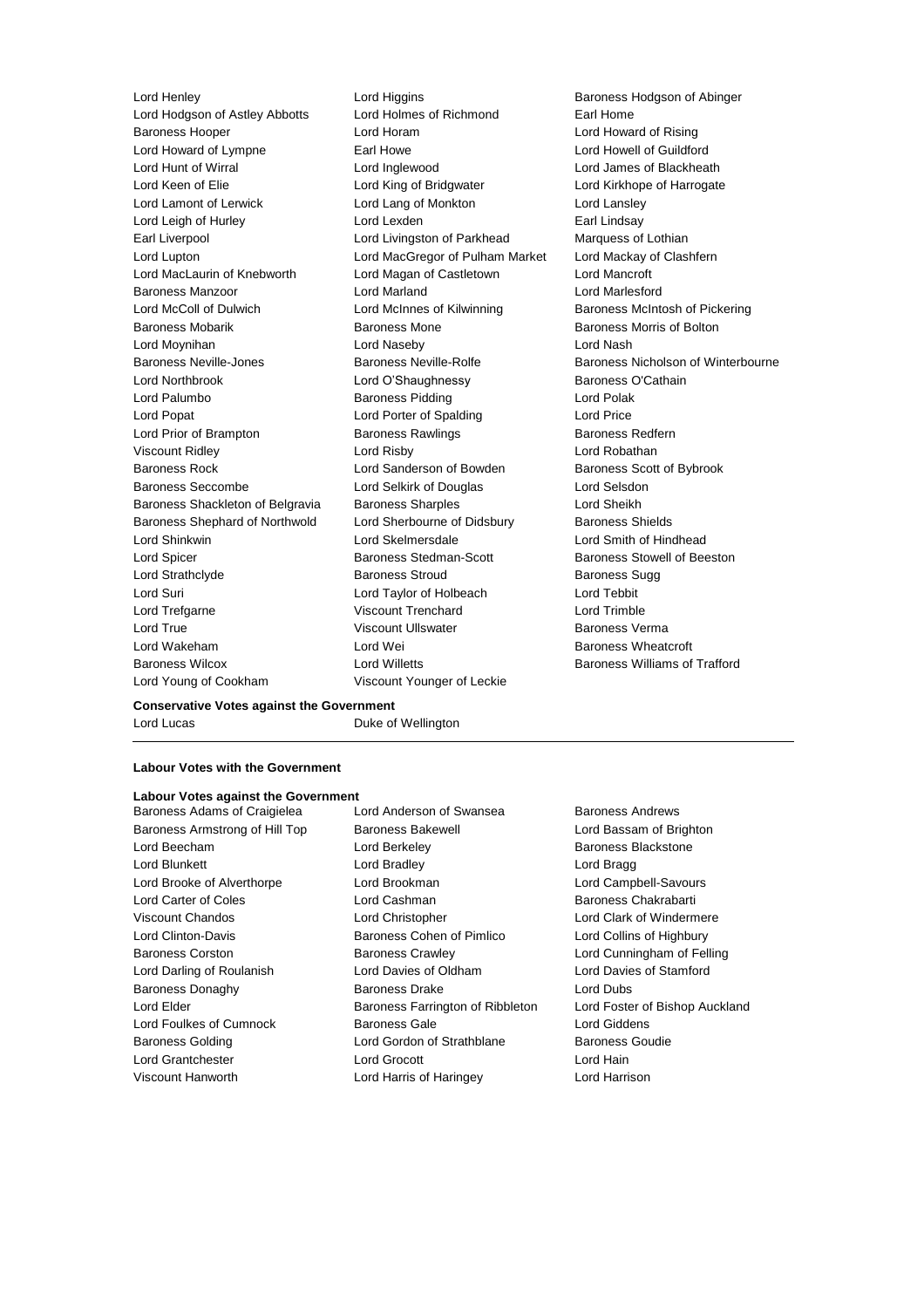Lord Haskel Lord Haworth Baroness Hayter of Kentish Town Baroness Healy of Primrose Hill Baroness Henig Baroness Henry Baroness Hilton of Eggardon Lord Hollick Baroness Hollis of Heigham Lord Howarth of Newport Baroness Howells of St Davids Lord Hoyle Lord House Lord Hughes of Woodside<br>
Lord Irvine of Laira **Communist Construent Baroness** Jay of Paddington Baroness Jones of Whitch Lord Jordan Baroness Jowell Lord Judd Lord Kennedy of Southwark Baroness Kinnock of Holyhead Lord Kinnock Lord Kirkhill Lord Knight of Weymouth Lord Lea of Crondall Lord Lennie **Baroness Liddell of Coatdyke** Lord Liddle Lord Lipsey Baroness Lister of Burtersett Lord MacKenzie of Culkein Baroness Massey of Darwen Lord Maxton Lord McAvoy Baroness McIntosh of Hudnall Lord McKenzie of Luton Lord Mendelsohn Lord Monks **Lord Morris of Handsworth** Baroness Morris of Yardley Lord Morris of Aberavon Lord Murphy of Torfaen Lord O'Neill of Clackmannan Lord Patel of Bradford Lord Pendry Cord Pendry Baroness Pitkeathley Lord Prescott **Baroness Prosser** Baroness Prosser Baroness Quin Baroness Ramsay of Cartvale Lord Rea Lord Reid of Cardowan Lord Richard Lord Robertson of Port Ellen Lord Rooker Lord Rosser **Lord Rowlands Baroness Royall of Blaisdon** Lord Sawyer **Baroness Sherlock** Viscount Simon Baroness Smith of Basildon Lord Snape Lord Soley Lord Stevenson of Balmacara Lord Stone of Blackheath Baroness Taylor of Bolton Baroness Thornton Lord Tomlinson Lord Touhig Lord Triesman **Lord Tunnicliffe** Lord Tunnicliffe Lord Watson of Invergowrie Lord Watts **Lord West of Spithead** Baroness Wheeler Baroness Whitaker Lord Whitty Lord Winston Lord Woolmer of Leeds Baroness Young of Old Scone

Baroness Jay of Paddington Baroness Jones of Whitchurch

#### **Liberal Democrat Votes with the Government**

#### **Liberal Democrat Votes against the Government**

Lord Addington Lord Alderdice Lord Ashdown of Norton-sub-Hamdon Baroness Bakewell of Hardington Mandeville Baroness Bonham-Carter of Yarnbury Baroness Bowles of Berkhamsted Lord Bradshaw Baroness Brinton Lord Bruce of Bennachie Lord Burnett Baroness Burt of Solihull Lord Campbell of Pittenweem Lord Chidgey Lord Cotter **Lord Dholakia** Lord Dholakia **Baroness Falkner of Margravine** Lord Fox **Baroness Garden of Frognal** Lord German Earl Glasgow **Lord Goddard of Stockport** Baroness Hamwee Baroness Harris of Richmond Baroness Humphreys Lord Hussain Baroness Hussein-Ece **Baroness Janke** Baroness Jolly Lord Jones of Cheltenham Lord Kirkwood of Kirkhope Baroness Kramer Lord Lee of Trafford Baroness Ludford Lord Maclennan of Rogart Baroness Maddock Lord McNally Lord Newby Baroness Northover Lord Oates Lord Paddick Lord Palmer of Childs Hill Baroness Parminter Baroness Parminter Baroness Pinnock Lord Purvis of Tweed Baroness Randerson Lord Razzall Lord Redesdale Lord Rennard Lord Roberts of Llandudno Lord Rodgers of Quarry Bank Lord Sharkey **Baroness** Sheehan Lord Shipley **Baroness Smith of Newnham** Lord Steel of Aikwood Lord Stephen Lord Stoneham of Droxford Lord Storey Baroness Suttie Lord Taverne Lord Taylor of Goss Moor Lord Teverson **Lord Thomas of Gresford** Baroness Thomas of Winchester Baroness Thornhill Viscount Thurso Lord Tope Lord Tyler **Baroness Tyler of Enfield** Lord Wallace of Saltaire

Baroness Barker **Baroness Benjamin**